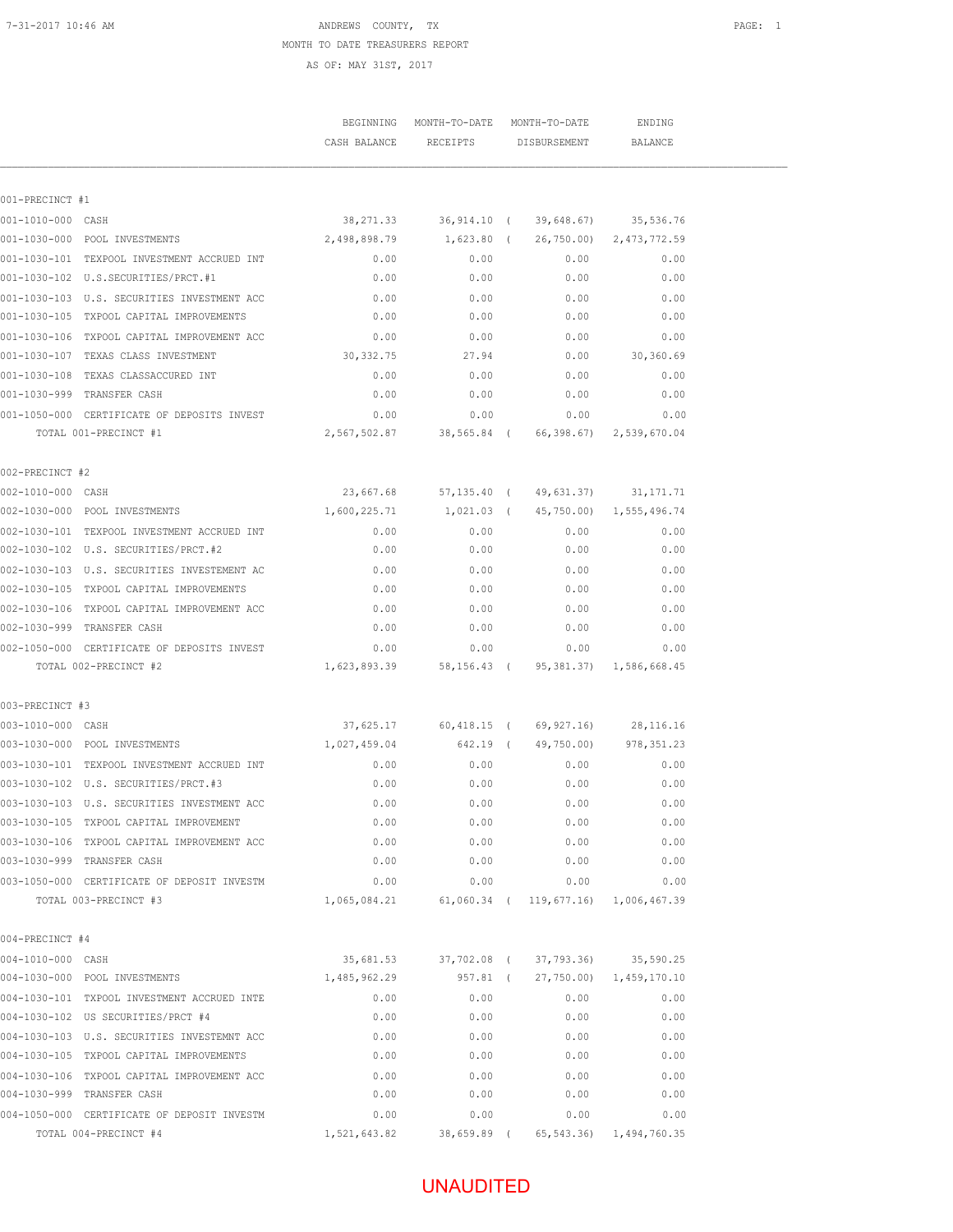#### 7-31-2017 10:46 AM **PAGE: 2** ANDREWS COUNTY, TX MONTH TO DATE TREASURERS REPORT AS OF: MAY 31ST, 2017

|                                                                                         |            |            | BEGINNING MONTH-TO-DATE MONTH-TO-DATE<br>CASH BALANCE RECEIPTS DISBURSEMENT | ENDING<br><b>BALANCE</b> |  |
|-----------------------------------------------------------------------------------------|------------|------------|-----------------------------------------------------------------------------|--------------------------|--|
| 005-GENERAL FUND                                                                        |            |            |                                                                             |                          |  |
| 005-1010-000 CASH                                                                       |            |            | $(70, 121.38)$ 944, 332.70 (696, 664.46) 177, 546.86                        |                          |  |
| 005-1010-100 BANK ADJ                                                                   | 0.00       |            | 0.00                                                                        | 0.00<br>0.00             |  |
| 005-1030-000 POOL INVESTMENTS                                                           |            |            |                                                                             |                          |  |
| 005-1030-101 TEX POOL INVESTEMT ACCRUED INT                                             | 0.00       | 0.00       | 0.00                                                                        | 0.00                     |  |
| 005-1030-102 U.S. GOVT. SECURITIES/GF                                                   | 0.00       | 0.00       | 0.00                                                                        | 0.00                     |  |
| 0.00 005-1030-103 U.S. GOVT SECURITIES ACCRUED I                                        |            | 0.00       |                                                                             | 0.00<br>0.00             |  |
| 005-1030-999 CASH TRANSFER                                                              | 10,045.97  | 0.00       |                                                                             | $0.00$ 10,045.97         |  |
| 005-1050-000 CERTIFICATE OF DEPOSITS INVEST 1,012,566.24 1,664.50 (332.25) 1,013,398.49 |            |            |                                                                             |                          |  |
| TOTAL 005-GENERAL FUND                                                                  |            |            | 25, 407, 415.18 961, 442.16 (2, 292, 715.85) 24, 076, 141.49                |                          |  |
| 008-ANDREWS COUNTY TRUST FUND                                                           |            |            |                                                                             |                          |  |
| 008-1010-000 CASH ANDREWS TRUST ACCT                                                    |            |            | 73,017.47 36,624.73 ( 11,988.09) 97,654.11                                  |                          |  |
| 008-1060-000 TEXSTAR INVESTMENTS                                                        | 302,360.88 |            | 193.48 0.00 302,554.36                                                      |                          |  |
| TOTAL 008-ANDREWS COUNTY TRUST FUND                                                     |            |            | 375, 378.35 36, 818.21 ( 11, 988.09) 400, 208.47                            |                          |  |
| 009-PERMANENT IMPROV BOND                                                               |            |            |                                                                             |                          |  |
| 009-1010-000 PERMANENT IMPROVEMENT BOND                                                 | 0.00       | 0.00       | 0.00                                                                        | 0.00                     |  |
| TOTAL 009-PERMANENT IMPROV BOND                                                         | 0.00       | 0.00       | 0.00                                                                        | 0.00                     |  |
| 010-ANDREWS CO. FEXIBLE SPEND                                                           |            |            |                                                                             |                          |  |
| 010-1010-000 CASH FLEXIBLE SPENDING                                                     | 10,344.89  | 425.76     | 0.00                                                                        | 10,770.65                |  |
| TOTAL 010-ANDREWS CO. FEXIBLE SPEND                                                     | 10,344.89  | 425.76     | 0.00                                                                        | 10,770.65                |  |
| 011-FAMILY PROTECTION                                                                   |            |            |                                                                             |                          |  |
| 011-1010-000 CASH FAMILY PROTECTION                                                     | 1,759.20   | 70.82      | 0.00                                                                        | 1,830.02                 |  |
| TOTAL 011-FAMILY PROTECTION                                                             | 1,759.20   | 70.82      | 0.00                                                                        | 1,830.02                 |  |
| 012-ADULT LITERACY FUND                                                                 |            |            |                                                                             |                          |  |
| 012-1010-000 CASH ADULT LITERACY                                                        | 18.43      | 0.00       | 0.00                                                                        | 18.43                    |  |
| TOTAL 012-ADULT LITERACY FUND                                                           |            | 18.43 0.00 | 0.00                                                                        | 18.43                    |  |
| 013-CHILD ABUSE PREVENTION FU                                                           |            |            |                                                                             |                          |  |
| 013-1010-000 CASH CHILD ABUSE PREVENTION                                                | 2,089.47   | 9.54       | 0.00                                                                        | 2,099.01                 |  |
| TOTAL 013-CHILD ABUSE PREVENTION FU                                                     | 2,089.47   | 9.54       | 0.00                                                                        | 2,099.01                 |  |
| 014-TIF GRANT                                                                           |            |            |                                                                             |                          |  |
| 014-1010-000 TIF GRANT                                                                  |            |            | 243.48 2,000.00 ( 1,680.00) 563.48                                          |                          |  |
| 014-1030-000 TXPOOL TIF GRANT                                                           |            |            |                                                                             |                          |  |
| 014-1030-106 TXPOOL TIF GRANT ACCRUED INT                                               | 0.00       |            | $0.00$ 0.00                                                                 | 0.00                     |  |
| TOTAL 014-TIF GRANT                                                                     |            |            | 2,481,189.76 3,620.12 (3,680.00) 2,481,129.88                               |                          |  |
| 015-CAPITAL IMPROVEMENT                                                                 |            |            |                                                                             |                          |  |
| 015-1010-000 CASH CAPITAL IMPROVEMENT                                                   | 1,516.10   | 0.11       | 0.00                                                                        | 1,516.21                 |  |
| 015-1030-105 TXPOOL CAPITAL IMPROVEMENT                                                 | 823,970.16 | 538.07     | 0.00                                                                        | 824,508.23               |  |
| 015-1030-106 TXPOOL CAPITAL IMPR. ACCRUED I                                             | 0.00       | 0.00       | 0.00                                                                        | 0.00                     |  |
| TOTAL 015-CAPITAL IMPROVEMENT                                                           | 825,486.26 | 538.18     | 0.00                                                                        | 826,024.44               |  |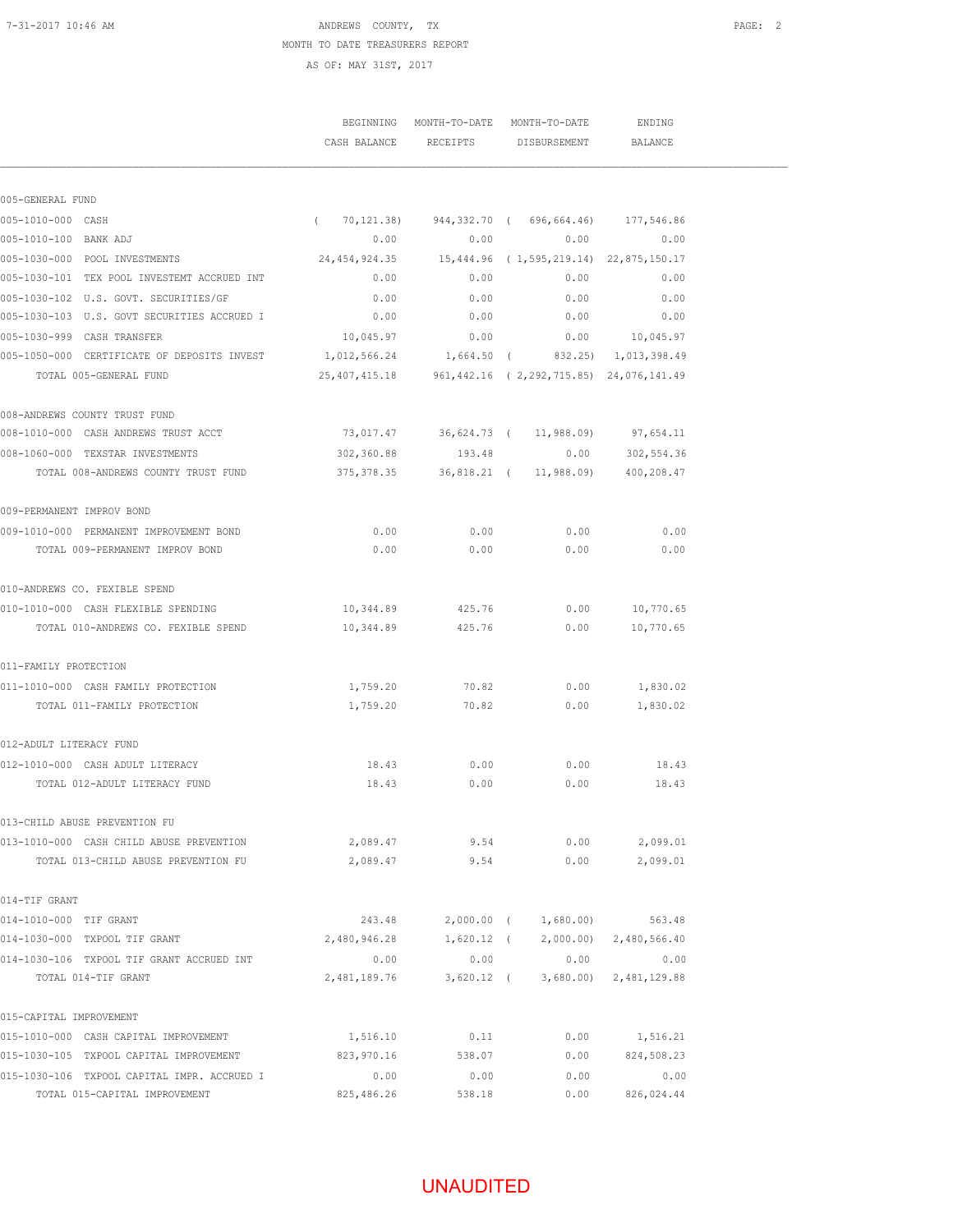# UNAUDITED

|                                             | CASH BALANCE            | RECEIPTS   | DISBURSEMENT                                                   | BALANCE        |
|---------------------------------------------|-------------------------|------------|----------------------------------------------------------------|----------------|
| 016-ECONOMIC DEVELOPMENT                    |                         |            |                                                                |                |
| 016-1010-000 ECONOMIC DEVELOPMENT           | 1,501.16                | 0.11       | 0.00                                                           | 1,501.27       |
| 016-1060-000 ECON. DEV. TX STAR INVESTMENTS | 29,401.34               | 18.83      | 0.00                                                           | 29,420.17      |
| TOTAL 016-ECONOMIC DEVELOPMENT              | 30,902.50               | 18.94      | 0.00                                                           | 30, 921.44     |
| 017-DEBT SERVICE SINKING                    |                         |            |                                                                |                |
| 017-1010-000 CASH DEBT SERVICE SINKING FUND |                         |            | 512, 113.71 512, 116.36 (512, 113.71) 512, 116.36              |                |
| 017-1030-000 TXPOOL WCS BOND                | 6,190,269.61            | 4,042.44   | 0.00                                                           | 6, 194, 312.05 |
| 017-1060-000 TEXSTAR DEBT SERV SINKING FUND | 2,015,744.71 513,731.38 |            | 0.00                                                           | 2,529,476.09   |
| TOTAL 017-DEBT SERVICE SINKING              | 8,718,128.03            |            | 1,029,890.18 ( 512,113.71)                                     | 9,235,904.50   |
| 018-ANDREWS EMPLOYEE TRUST                  |                         |            |                                                                |                |
| 018-1010-000 CASH ANDREWS EMPLOYEE TRUST    |                         |            | 305,934.40 266,262.87 (345,683.68) 226,513.59                  |                |
| 018-1030-000 ANDREWS EMPLOYEE TRUST TXPOOL  | 3,528,252.98            | 2,304.04   | 0.00                                                           | 3,530,557.02   |
| 018-1030-101 AET TXPOOL ACCRUED INTEREST    | 0.00                    | 0.00       | 0.00                                                           | 0.00           |
| 018-1030-107 TEXAS CLASS INVESTMENT         | 748,787.46              | 200,780.29 | 0.00                                                           | 949,567.75     |
| 018-1030-108 TX CLASS ACCURED INT           | 0.00                    | 0.00       | 0.00                                                           | 0.00           |
| TOTAL 018-ANDREWS EMPLOYEE TRUST            | 4,582,974.84            |            | 469, 347.20 (345, 683.68) 4, 706, 638.36                       |                |
| 019-CHAPTER 19                              |                         |            |                                                                |                |
| 019-1010-000 CASH CHAPTER 19                | 28.07)<br>$\left($      |            | $37.99$ ( $37.99$ ) (                                          | 28.07)         |
| TOTAL 019-CHAPTER 19                        | 28.07)<br>$\left($      |            | $37.99$ (<br>37.99 (                                           | 28.07)         |
| 020-PAYROLL ACCOUNT FUND                    |                         |            |                                                                |                |
| 020-1001-000 CASH                           |                         |            | 202, 754.49   1, 256, 391.35   ( 1, 090, 222.04)   368, 923.80 |                |
| TOTAL 020-PAYROLL ACCOUNT FUND              |                         |            | 202,754.49 1,256,391.35 (1,090,222.04)                         | 368,923.80     |
| 021-SHERIFF FORFITURE FUND ST               |                         |            |                                                                |                |
| 021-1010-000 SHERIFF STATE FORFEITURE FUND  | 40,219.04               |            | 3.14 ( 1,799.00)                                               | 38,423.18      |
| TOTAL 021-SHERIFF FORFITURE FUND ST         | 40,219.04               |            | $3.14$ ( $1,799.00$ )                                          | 38,423.18      |
| 022-COUNTY ATTY CHECK COLLECT               |                         |            |                                                                |                |
| 022-1010-000 CASH COUNTY ATTY HOT CHECK     | 2,975.05                |            | 351.08 (47.96)                                                 | 3,278.17       |
| TOTAL 022-COUNTY ATTY CHECK COLLECT         | 2,975.05                | 351.08 (   | 47.96)                                                         | 3,278.17       |
| 023-CO CLK RECORD MANAGEMENT                |                         |            |                                                                |                |
| 023-1010-000 CASH CO CLERK REC MNGT         |                         |            | 17,773.39 4,466.44 ( 1,606.00)                                 | 20,633.83      |
| 023-1030-000 TXPOOL CO CLERK RECORD MNGT    | 265, 337.06             | 173.28     | 0.00                                                           | 265,510.34     |
| TOTAL 023-CO CLK RECORD MANAGEMENT          | 283, 110.45             | 4,639.72 ( | 1,606.00)                                                      | 286, 144. 17   |
| 024-DIST CLK RECORD MANAGEMEN               |                         |            |                                                                |                |
| 024-1010-000 CASH DIST CLK REC MNGT         | 32, 375.31              | 2.65       | 0.00                                                           | 32, 377.96     |
| TOTAL 024-DIST CLK RECORD MANAGEMEN         | 32, 375.31              | 2.65       | 0.00                                                           | 32, 377.96     |
| 025-COUNTY CLERK SECURITY FUN               |                         |            |                                                                |                |
| 025-1010-000 CASH CO CLK SECURITY FUND      | 9,915.67                | 477.30     | 0.00                                                           | 10,392.97      |
| 025-1030-000 TXPOOL CO CLERK CH SECURITY    | 50,183.49               | 32.77      | 0.00                                                           | 50,216.26      |
| TOTAL 025-COUNTY CLERK SECURITY FUN         | 60,099.16               | 510.07     | 0.00                                                           | 60,609.23      |

MONTH TO DATE TREASURERS REPORT AS OF: MAY 31ST, 2017

BEGINNING MONTH-TO-DATE MONTH-TO-DATE ENDING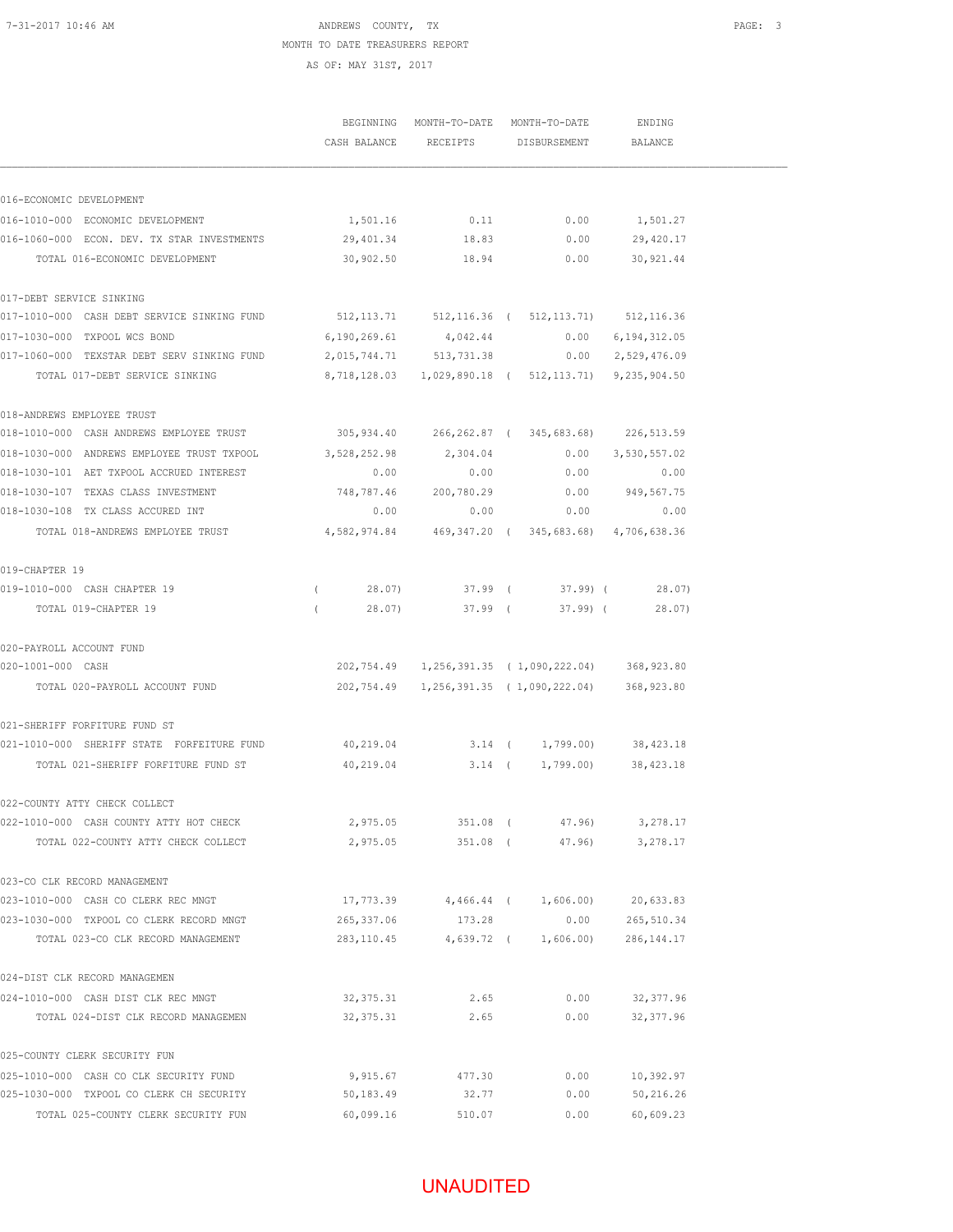## 7-31-2017 10:46 AM **PAGE:** 4 MONTH TO DATE TREASURERS REPORT

AS OF: MAY 31ST, 2017

|                                                                      | BEGINNING MONTH-TO-DATE MONTH-TO-DATE |            | ENDING                 |            |  |
|----------------------------------------------------------------------|---------------------------------------|------------|------------------------|------------|--|
|                                                                      | CASH BALANCE                          | RECEIPTS   | DISBURSEMENT           | BALANCE    |  |
|                                                                      |                                       |            |                        |            |  |
| 026-DISTRICT COURT SECURITY F                                        |                                       |            |                        |            |  |
| 026-1010-000 CASH DIST CLERK SECURITY FUND                           | 15,019.80                             | 17.32      | 0.00                   | 15,037.12  |  |
| TOTAL 026-DISTRICT COURT SECURITY F                                  | 15,019.80                             | 17.32      | 0.00                   | 15,037.12  |  |
| 027-911 PSAP FUND                                                    |                                       |            |                        |            |  |
| 027-1010-000 CASH 911 PSAP                                           | 29,663.73                             | 2.42       | 0.00                   | 29,666.15  |  |
| TOTAL 027-911 PSAP FUND                                              | 29,663.73                             | 2.42       | 0.00                   | 29,666.15  |  |
| 028-ANDREWS HISTORICAL COMMIS                                        |                                       |            |                        |            |  |
| 028-1010-000 CASH HISTORICAL COMMISSION                              | 7,110.83                              | 0.58       | 0.00                   | 7,111.41   |  |
| TOTAL 028-ANDREWS HISTORICAL COMMIS                                  | 7,110.83                              | 0.58       | 0.00                   | 7, 111.41  |  |
| 029-COUNTY RECORD MANAGEMENT                                         |                                       |            |                        |            |  |
| 029-1010-000 CRIMINAL RECORD MANAGEMENT                              | 16,712.96                             | 204.98     | 0.00                   | 16,917.94  |  |
| 029-1030-000 TXPOOL DIST CLERK RECORD MNGT                           | 60,220.19                             | 39.33      | 0.00                   | 60,259.52  |  |
| TOTAL 029-COUNTY RECORD MANAGEMENT                                   | 76,933.15                             | 244.31     | 0.00                   | 77, 177.46 |  |
| 030-TRUANCY COURT COSTS                                              |                                       |            |                        |            |  |
| 030-1010-000 CASH JP TRUANCY COURT COST                              | 0.00                                  | 0.00       | 0.00                   | 0.00       |  |
| TOTAL 030-TRUANCY COURT COSTS                                        | 0.00                                  | 0.00       | 0.00                   | 0.00       |  |
| 031-FIRE DEPARTMENT                                                  |                                       |            |                        |            |  |
| 031-1010-000 FIRE DEPARTMENT                                         | 14,834.16                             |            | $0.13$ ( $13,234.75$ ) | 1,599.54   |  |
| 031-1030-000 TXPOOL FIRE DEPT                                        | 45,800.33                             | 29.91      | 0.00                   | 45,830.24  |  |
| TOTAL 031-FIRE DEPARTMENT                                            | 60,634.49                             | $30.04$ (  | 13,234.75)             | 47,429.78  |  |
| 032-LIBRARY DONATION FUND                                            |                                       |            |                        |            |  |
| 032-1010-000 CASH LIBRARY DONATION                                   | 103.46                                | 0.01       | 0.00                   | 103.47     |  |
| TOTAL 032-LIBRARY DONATION FUND                                      | 103.46                                | 0.01       | 0.00                   | 103.47     |  |
| 033-WCS BOND                                                         |                                       |            |                        |            |  |
| 033-1010-000 WCS BOND                                                | 3,794.08                              | 0.00       | 0.00                   | 3,794.08   |  |
| 033-1030-000 TEXPOOL WCS BONDS                                       | 0.00                                  | 0.00       | 0.00                   | 0.00       |  |
| 033-1030-101 TEXPOOL WCS BOND ACCRUED INT                            | 0.00                                  | 0.00       | 0.00                   | 0.00       |  |
| TOTAL 033-WCS BOND                                                   | 3,794.08                              | 0.00       | 0.00                   | 3,794.08   |  |
| 034-J.P. COURTHOUSE SECURITY                                         |                                       |            |                        |            |  |
| 034-1010-000 JUSTICE PEACE COURTHOUSE SECUR                          | 7,962.88                              |            | 1,621.82 ( 2,681.30)   | 6,903.40   |  |
| 034-1030-000 TXPOOL JP CH SECURITY                                   | 159,459.11                            | 104.15     | 0.00                   | 159,563.26 |  |
| TOTAL 034-J.P. COURTHOUSE SECURITY                                   | 167,421.99                            | 1,725.97 ( | 2,681.30)              | 166,466.66 |  |
| 035-JUVENILE DELINQUENCY PREV                                        |                                       |            |                        |            |  |
| 035-1010-000 CASH JUVENILE DELINQUENCY PREV 17,816.64 136.46 (63.03) |                                       |            |                        | 17,890.07  |  |
| TOTAL 035-JUVENILE DELINQUENCY PREV                                  | 17,816.64                             | 136.46 (   | 63.03)                 | 17,890.07  |  |
| 036-JUDICIAL EFFICIENCY FUND                                         |                                       |            |                        |            |  |
| 036-1010-000 JUDICIAL EFFICIENCY FUND CASH                           | 14,822.50                             | 52.12      | 0.00                   | 14,874.62  |  |
| TOTAL 036-JUDICIAL EFFICIENCY FUND                                   | 14,822.50                             | 52.12      | 0.00                   | 14,874.62  |  |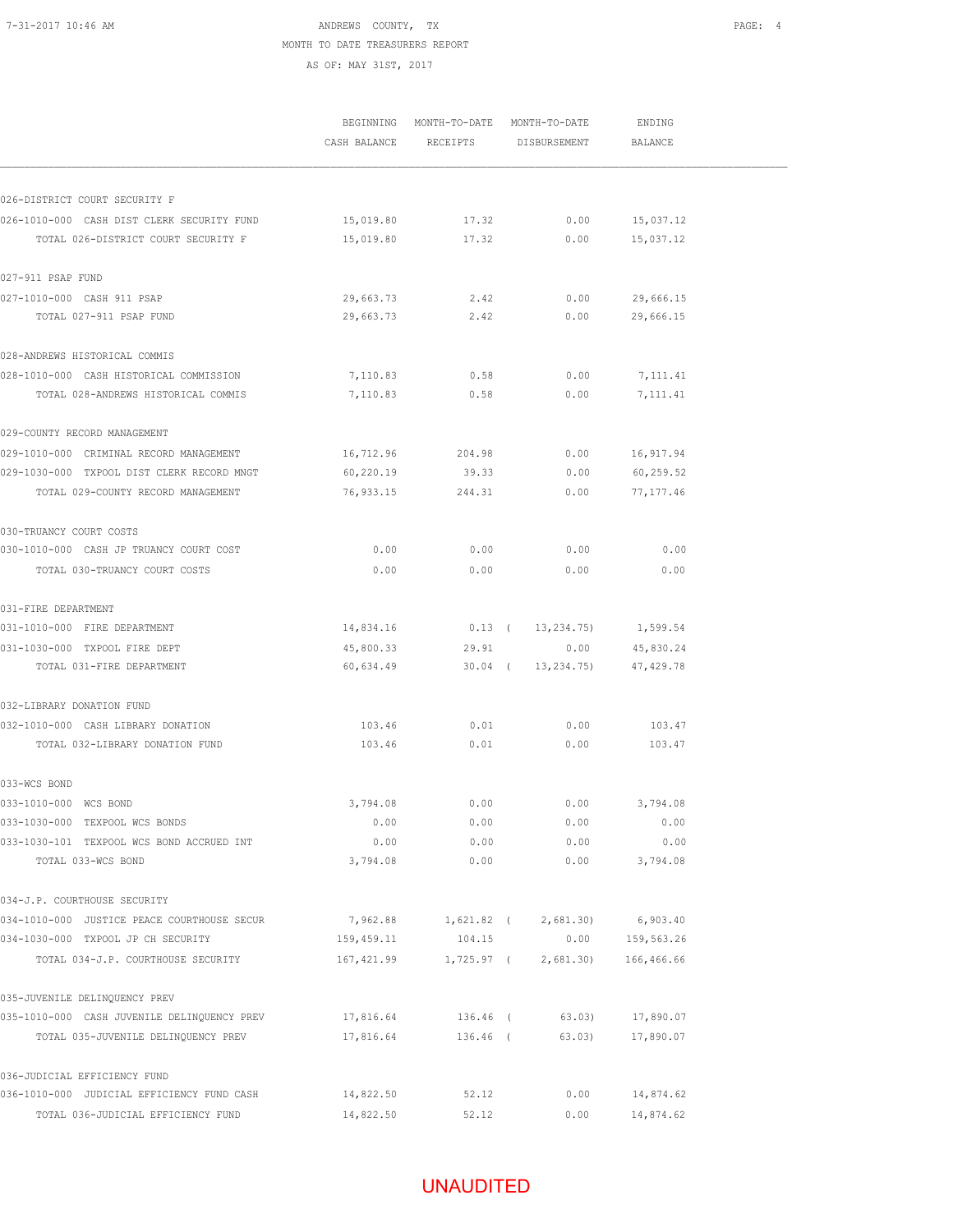## UNAUDITED

|                                             | CASH BALANCE RECEIPTS |          | DISBURSEMENT | BALANCE        |
|---------------------------------------------|-----------------------|----------|--------------|----------------|
| 037-CHRISTMAS DECORATION FUND               |                       |          |              |                |
| 037-1010-000 CHRISTMAS DECORATION FUND      | 5,339.69              | 0.44     | 0.00         | 5,340.13       |
| TOTAL 037-CHRISTMAS DECORATION FUND         | 5,339.69              | 0.44     | 0.00         | 5,340.13       |
| 038-COUNTY CLERK RECORD ARCHI               |                       |          |              |                |
| 038-1010-000 COUNTY CLERK RECORDS ARCHIVE F | 57,560.99             | 4,469.85 | 0.00         | 62,030.84      |
| 038-1030-000 TXPOOL CO CLK REC. ARCHIVES    | 100,366.97            | 65.55    | 0.00         | 100,432.52     |
| TOTAL 038-COUNTY CLERK RECORD ARCHI         | 157,927.96            | 4,535.40 | 0.00         | 162,463.36     |
| 039-FUNDED DEPREC/CAP IMPV                  |                       |          |              |                |
| 039-1010-000 CASH FUNDED DEP/CAP IMPV       | 2,816.01              | 0.00     | 0.00         | 2,816.01       |
| 039-1030-000 TXPOOL FUNDED DEP/CAP IMPROVE  | 5,264,805.42          | 3,438.05 | 0.00         | 5, 268, 243.47 |
| 039-1030-101 TXPOOL INTEREST/FUNDED DEP/CAP | 0.00                  | 0.00     | 0.00         | 0.00           |
| 039-1030-102 U.S. GOVT. SECURITIES/FUNDED D | 0.00                  | 0.00     | 0.00         | 0.00           |
| 039-1030-103 U.S. GOVT SECURITY ACCRUED INT | 0.00                  | 0.00     | 0.00         | 0.00           |
| 039-1030-999 CASH TRANSFER                  | 0.00                  | 0.00     | 0.00         | 0.00           |
| TOTAL 039-FUNDED DEPREC/CAP IMPV            | 5,267,621.43          | 3,438.05 | 0.00         | 5, 271, 059.48 |
| 040-DIST COURT RECORD ARCHIVE               |                       |          |              |                |
| 040-1010-000 CASH DIST COURT RECORD ARCHIVE | 23,375.61             | 38.81    | 0.00         | 23, 414.42     |
| TOTAL 040-DIST COURT RECORD ARCHIVE         | 23,375.61             | 38.81    | 0.00         | 23, 414.42     |
| 041-SHERIFF/NEW JAIL FACILITY               |                       |          |              |                |
| 041-1010-000 SHERIFF/NEW JAIL FACILITY      | 0.00                  | 0.00     | 0.00         | 0.00           |
| 041-1030-000 TXPOOL NEW JAIL FACILITY       | 1,540,048.88          | 1,005.72 | 0.00         | 1,541,054.60   |
| TOTAL 041-SHERIFF/NEW JAIL FACILITY         | 1,540,048.88          | 1,005.72 | 0.00         | 1,541,054.60   |
| 042-DC/CC RECORDS PRESERVATIO               |                       |          |              |                |
| 042-1010-000 CASH DC/CC RECORDS PRESERV.    | 22,504.25             | 153.00   | 0.00         | 22,657.25      |
| TOTAL 042-DC/CC RECORDS PRESERVATIO         | 22,504.25             | 153.00   | 0.00         | 22,657.25      |
| 044-SHERIFF FED FORFIETURE                  |                       |          |              |                |
| 044-1010-000 SHERIFF FEDERAL FORFITURE      | 42,092.52             | 3.44     | 0.00         | 42,095.96      |
| TOTAL 044-SHERIFF FED FORFIETURE            | 42,092.52             | 3.44     | 0.00         | 42,095.96      |
| 045-SHERIFF DONATIONS                       |                       |          |              |                |
| 045-1010-000 SHERIFF DONATIONS              | 7,004.65              | 0.57     | 0.00         | 7,005.22       |
| TOTAL 045-SHERIFF DONATIONS                 | 7,004.65              | 0.57     | 0.00         | 7,005.22       |
| 051-JAIL DESIGNATED FUNDS                   |                       |          |              |                |
| 051-1010-000 CASH JAIL DESIGNATED FUND      | 96,310.34             | $0.00$ ( | 1,987.02)    | 94, 323.32     |
| TOTAL 051-JAIL DESIGNATED FUNDS             | 96, 310.34            | $0.00$ ( | 1,987.02)    | 94, 323.32     |
| 052-VOTER REGISTRATION                      |                       |          |              |                |
| 052-1010-000 CASH VOTER REGISTRATION        | 0.00                  | 0.00     | 0.00         | 0.00           |
| TOTAL 052-VOTER REGISTRATION                | 0.00                  | 0.00     | 0.00         | 0.00           |
| 053-TAX A/C CASH ACCOUNT                    |                       |          |              |                |
| 053-1010-000 CASH TAX ACCOUNT               | 153,728.17            | $0.00$ ( | 24, 174. 43) | 129,553.74     |
| TOTAL 053-TAX A/C CASH ACCOUNT              | 153,728.17            | $0.00$ ( | 24, 174. 43) | 129, 553.74    |

MONTH TO DATE TREASURERS REPORT AS OF: MAY 31ST, 2017

BEGINNING MONTH-TO-DATE MONTH-TO-DATE ENDING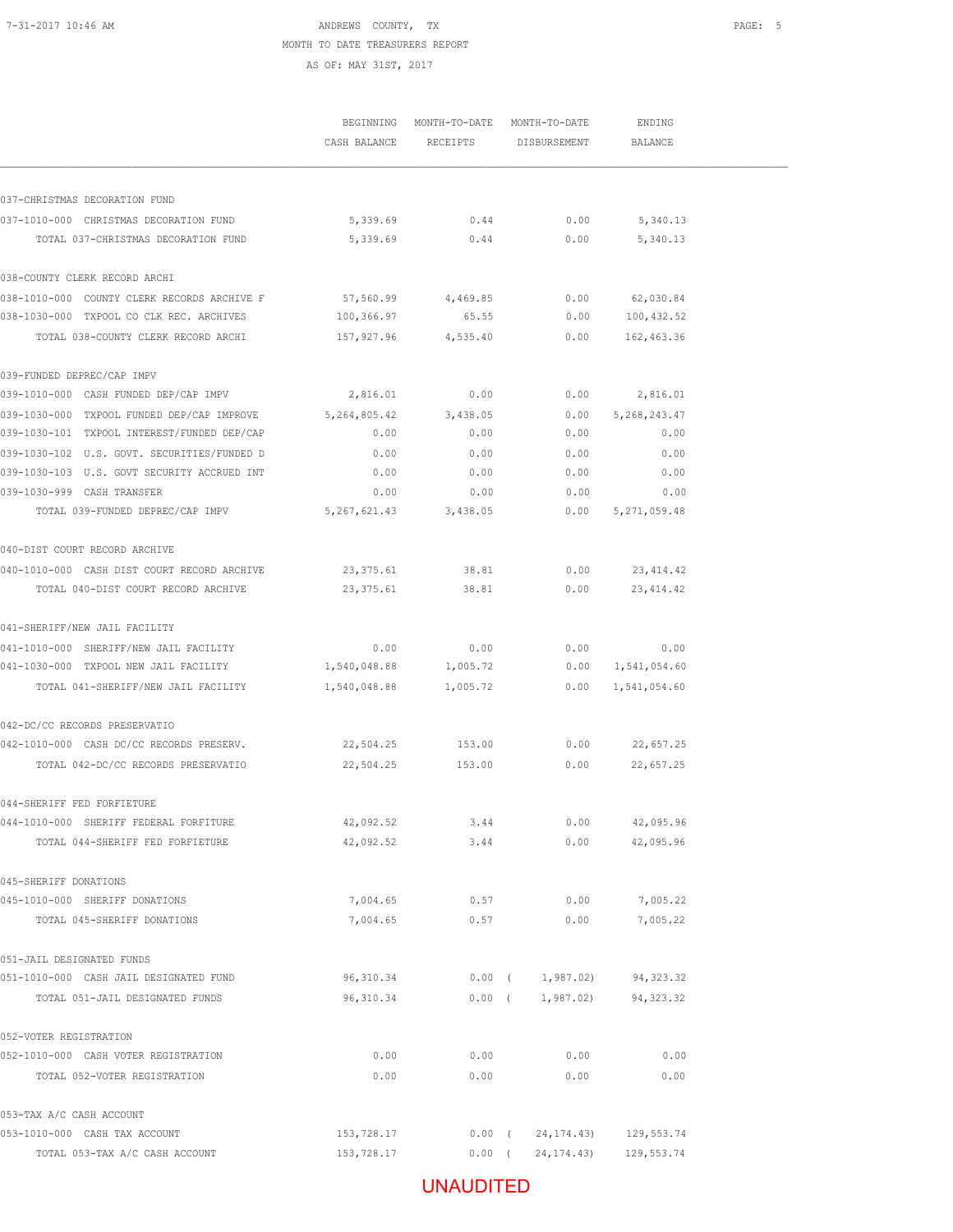#### 7-31-2017 10:46 AM **PAGE:** 6 MONTH TO DATE TREASURERS REPORT AS OF: MAY 31ST, 2017

|                                             |                       |                                                    | BEGINNING MONTH-TO-DATE MONTH-TO-DATE<br>CASH BALANCE RECEIPTS DISBURSEMENT BALANCE |                       | ENDING                                   |  |
|---------------------------------------------|-----------------------|----------------------------------------------------|-------------------------------------------------------------------------------------|-----------------------|------------------------------------------|--|
|                                             |                       |                                                    |                                                                                     |                       |                                          |  |
|                                             |                       |                                                    |                                                                                     |                       |                                          |  |
| 055-DISTRICT CLERK COST DEPOS               |                       |                                                    |                                                                                     |                       |                                          |  |
| 055-1010-000 CASH                           |                       | $1,070,623.82$ 0.00 ( $27,221.21$ ) $1,043,402.61$ |                                                                                     |                       |                                          |  |
| TOTAL 055-DISTRICT CLERK COST DEPOS         |                       |                                                    |                                                                                     |                       |                                          |  |
| 056-DISTRICT CLERK TRUST ACCO               |                       |                                                    |                                                                                     |                       |                                          |  |
| 056-1010-000 CASH DISTRICT CLERK TRUST ACCT | 113,359.24            | 0.00                                               |                                                                                     | 0.00                  | 113,359.24                               |  |
| TOTAL 056-DISTRICT CLERK TRUST ACCO         | 113,359.24            | 0.00                                               |                                                                                     |                       | $0.00$ 113,359.24                        |  |
| 057-TAX A/C VEHICLE TAX ESCRO               |                       |                                                    |                                                                                     |                       |                                          |  |
| 057-1010-000 CASH VEHICLE INVENTORY TAX     |                       | 46,468.85 15,099.59                                |                                                                                     | 0.00                  | 61,568.44                                |  |
| TOTAL 057-TAX A/C VEHICLE TAX ESCRO         |                       | 46,468.85 15,099.59 0.00                           |                                                                                     |                       | 61,568.44                                |  |
| 058-SHERIFF'S SEIZED MONEY                  |                       |                                                    |                                                                                     |                       |                                          |  |
| 058-1010-000 CASH SHERIFF SIEZED MONEY      | 5,341.91              | 0.00                                               |                                                                                     | 0.00                  | 5,341.91                                 |  |
| TOTAL 058-SHERIFF'S SEIZED MONEY            | 5,341.91              | 0.00                                               |                                                                                     | 0.00                  | 5,341.91                                 |  |
| 059-SHERIFF'S ABANDONED VEHIC               |                       |                                                    |                                                                                     |                       |                                          |  |
| 059-1010-000 CASH SHERIFF ABANDONED VEHICLE | 1,578.40              | 0.00                                               |                                                                                     | 0.00                  | 1,578.40                                 |  |
| TOTAL 059-SHERIFF'S ABANDONED VEHIC         | 1,578.40              | 0.00                                               |                                                                                     | 0.00                  | 1,578.40                                 |  |
| 061-JAIL & INMATE TRUST FUND                |                       |                                                    |                                                                                     |                       |                                          |  |
| 061-1010-000 CASH JAIL & INMATE TRUST ACCT  |                       | 3,925.45 1,326.49 0.00                             |                                                                                     |                       | 5,251.94                                 |  |
| TOTAL 061-JAIL & INMATE TRUST FUND          |                       | 3,925.45 1,326.49 0.00                             |                                                                                     |                       | 5,251.94                                 |  |
| 062-TAC VEHICLE REGISTRATON                 |                       |                                                    |                                                                                     |                       |                                          |  |
| 062-1010-000 TAC VEHICLE REGISTRATION       | 78,075.53             |                                                    |                                                                                     |                       | $0.00$ ( $50,274.23$ ) 27,801.30         |  |
| TOTAL 062-TAC VEHICLE REGISTRATON           | 78,075.53             |                                                    |                                                                                     |                       | $0.00$ ( $50,274.23$ ) 27,801.30         |  |
| 063-COUNTY CLERK CASH ACCOUNT               |                       |                                                    |                                                                                     |                       |                                          |  |
| 063-1010-000 CASH COUNTY CLERK ACCOUNT      | 33, 118.25            |                                                    |                                                                                     |                       | $0.00$ ( $1,356.12$ ) 31,762.13          |  |
| TOTAL 063-COUNTY CLERK CASH ACCOUNT         | 33, 118. 25           |                                                    |                                                                                     | $0.00$ ( $1,356.12$ ) | 31,762.13                                |  |
| 064-CO ATTY FORFIETURE FUND                 |                       |                                                    |                                                                                     |                       |                                          |  |
| 064-1010-000 CO ATTY FORFIETURE FUND        | 4,323.51              | 0.00                                               |                                                                                     | 0.00                  | 4,323.51                                 |  |
| TOTAL 064-CO ATTY FORFIETURE FUND           | 4,323.51              | 0.00                                               |                                                                                     | 0.00                  | 4,323.51                                 |  |
| 065- JUV PROB MENTAL HEALTH                 |                       |                                                    |                                                                                     |                       |                                          |  |
| 065-1010-000 JUV PROB/ INTENSIVE BASE RETEN | $\sqrt{2}$            | $10,361.61$ $4,125.00$ (                           |                                                                                     | 450.00) (             | 6,686.61)                                |  |
| TOTAL 065- JUV PROB MENTAL HEALTH           | (10, 361.61)          | $4,125.00$ (                                       |                                                                                     | 450.00) (             | 6,686.61)                                |  |
| 068-SCAAP/CRIMINAL ALIEN ASSI               |                       |                                                    |                                                                                     |                       |                                          |  |
| 068-1010-000 SCAAP CASH                     | 22,591.42             | 0.00                                               |                                                                                     | 0.00                  | 22,591.42                                |  |
| TOTAL 068-SCAAP/CRIMINAL ALIEN ASSI         | 22,591.42             | 0.00                                               |                                                                                     | 0.00                  | 22,591.42                                |  |
| 070-OFFICE OF PUBLIC HEALTH/O               |                       |                                                    |                                                                                     |                       |                                          |  |
| 070-1010-000 RLSS/LPHS                      | 2,364.02)<br>$\left($ |                                                    |                                                                                     |                       | $4,490.23$ ( $7,237.71$ ) ( $5,111.50$ ) |  |
| TOTAL 070-OFFICE OF PUBLIC HEALTH/O         | 2,364.02)             |                                                    |                                                                                     |                       | $4,490.23$ ( $7,237.71$ ) ( $5,111.50$ ) |  |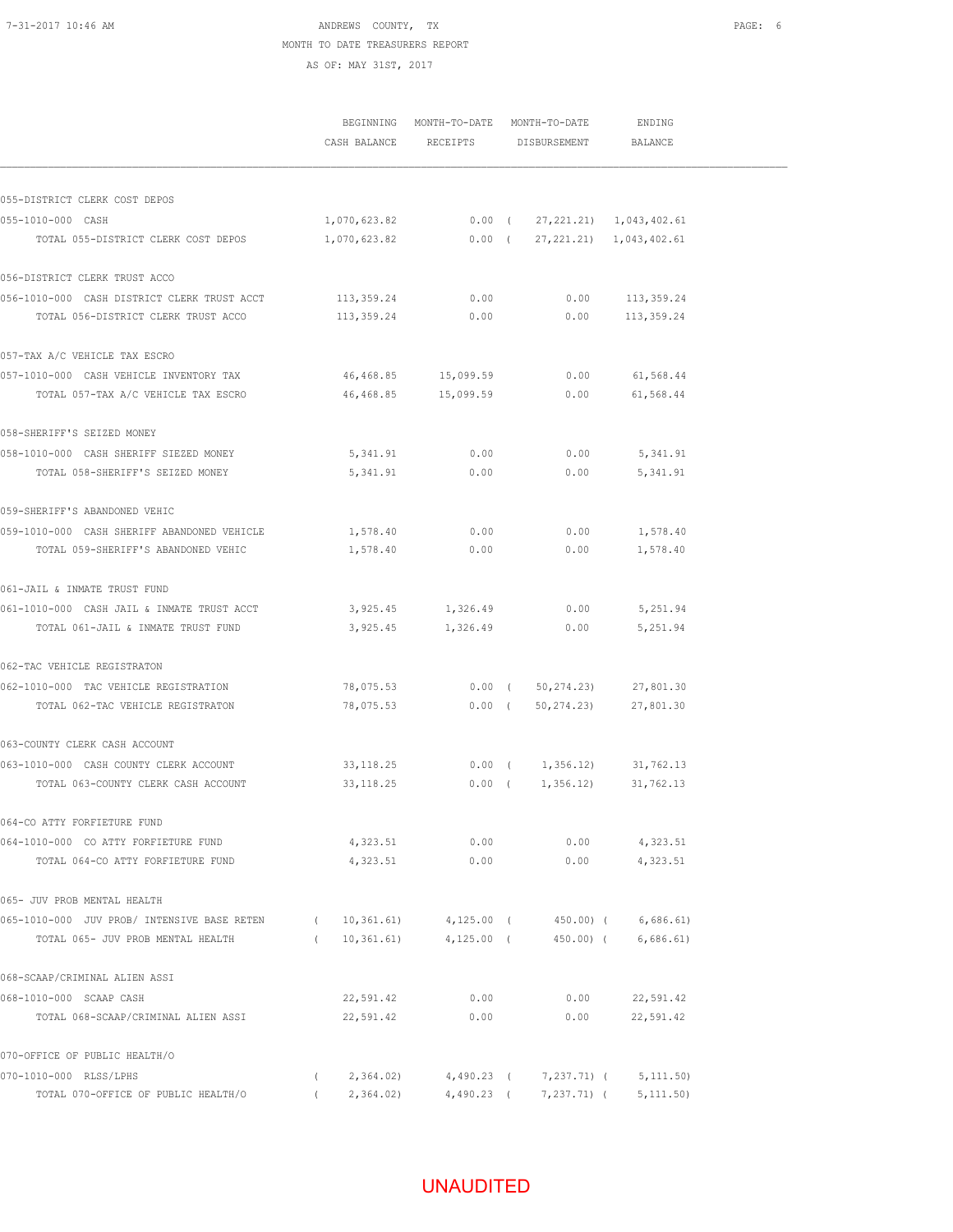#### 7-31-2017 10:46 AM **PAGE:** 7 MONTH TO DATE TREASURERS REPORT AS OF: MAY 31ST, 2017

|                                                                                                    |            |               | BEGINNING MONTH-TO-DATE MONTH-TO-DATE |                                                     | ENDING                |  |
|----------------------------------------------------------------------------------------------------|------------|---------------|---------------------------------------|-----------------------------------------------------|-----------------------|--|
|                                                                                                    |            |               | CASH BALANCE RECEIPTS DISBURSEMENT    |                                                     | BALANCE               |  |
|                                                                                                    |            |               |                                       |                                                     |                       |  |
| 071-IMM/LOCALS GRANT/IMM/LOCA                                                                      |            |               |                                       |                                                     |                       |  |
| 071-1010-000 IMM/LOCALS GRANT                                                                      |            |               |                                       | $(17,850.21)$ $16,915.43$ $(8,772.39)$ $(9,707.17)$ |                       |  |
| TOTAL 071-IMM/LOCALS GRANT/IMM/LOCA (17,850.21) 16,915.43 (8,772.39) (9,707.17)                    |            |               |                                       |                                                     |                       |  |
| 072-JUV PROB BASIC SUPERVISIO                                                                      |            |               |                                       |                                                     |                       |  |
| 072-1010-000 GRANT X CASH                                                                          |            | 10,521.89     |                                       | 2,747.00 ( 2,126.54)                                | 11,142.35             |  |
| TOTAL 072-JUV PROB BASIC SUPERVISIO                                                                |            | 10,521.89     |                                       | 2,747.00 ( 2,126.54)                                | 11,142.35             |  |
| 073-HEALTH DEPT- TITLE V FEE                                                                       |            |               |                                       |                                                     |                       |  |
| 073-1010-000 TITLE V FEE                                                                           |            | 9,296.09      |                                       | 1,767.40 ( 2,663.00)                                | 8,400.49              |  |
| TOTAL 073-HEALTH DEPT- TITLE V FEE                                                                 |            | 9,296.09      |                                       | 1,767.40 ( 2,663.00) 8,400.49                       |                       |  |
| 074-PHC                                                                                            |            |               |                                       |                                                     |                       |  |
| 074-1010-000 PRIMARY HEALTH CARE PROGRAM        (   8,596.49)     8,596.49                         |            |               |                                       | 0.00                                                | 0.00                  |  |
| TOTAL 074-PHC                                                                                      |            |               | $(8,596.49)$ $8,596.49$ 0.00          |                                                     | 0.00                  |  |
| 075-JUV PROB PRE & POST ADJ                                                                        |            |               |                                       |                                                     |                       |  |
| 075-1010-000 JUV PROB GRANT A                                                                      |            |               |                                       | $(10,570.41)$ $3,177.00$ $(268.60)$ $(7,662.01)$    |                       |  |
| TOTAL 075-JUV PROB PRE & POST ADJ                                                                  |            | (10, 570, 41) | 3,177.00 (                            | 268.60) ( 7,662.01)                                 |                       |  |
| 076-JUV PROB COMMUNITY PROG                                                                        |            |               |                                       |                                                     |                       |  |
| 076-1010-000 COMMUNITY PROGRAMS                                                                    |            | 4,884.58      |                                       | 2,943.00 ( 3,171.77)                                | 4,655.81              |  |
| TOTAL 076-JUV PROB COMMUNITY PROG                                                                  |            |               |                                       | 4,884.58 2,943.00 ( 3,171.77) 4,655.81              |                       |  |
| 077-JUV PROB REGIONALIZATION                                                                       |            |               |                                       |                                                     |                       |  |
| 077-1010-000 JUV PROB REGIONALIZATION         (   3,863.42)    10,461.00 (   5,438.70)    1,158.88 |            |               |                                       |                                                     |                       |  |
| TOTAL 077-JUV PROB REGIONALIZATION (3,863.42) 10,461.00 (5,438.70) 1,158.88                        |            |               |                                       |                                                     |                       |  |
| 078-TJPC E/ TITLE 4                                                                                |            |               |                                       |                                                     |                       |  |
| 078-1010-000 CASH TITLE 4                                                                          |            | 17,103.00     | 0.00                                  | 0.00                                                | 17,103.00             |  |
| TOTAL 078-TJPC E/ TITLE 4                                                                          |            | 17,103.00     | 0.00                                  | 0.00                                                | 17,103.00             |  |
| 079-JUV PROB COMMITMENT DIVER                                                                      |            |               |                                       |                                                     |                       |  |
| 079-1010-000 SECURE RESD.PLACEMENT                                                                 | $\sqrt{2}$ | 3,373.80)     | 1,125.00                              |                                                     | $0.00$ ( $2,248.80$ ) |  |
| TOTAL 079-JUV PROB COMMITMENT DIVER                                                                | $\sqrt{2}$ | 3,373.80)     | 1,125.00                              | $0.00$ (                                            | 2,248.80)             |  |
| 081-LAW ENFORCEMENT ED LEOSE                                                                       |            |               |                                       |                                                     |                       |  |
| 081-1010-000 LAW ENFORCEMENT ED LEOSE                                                              |            | 28,546.18     | 2,983.69                              | 0.00                                                | 31,529.87             |  |
| TOTAL 081-LAW ENFORCEMENT ED LEOSE                                                                 |            | 28,546.18     | 2,983.69                              | 0.00                                                | 31,529.87             |  |
| 087-BASIC SUPERVISION                                                                              |            |               |                                       |                                                     |                       |  |
| 087-1010-000 CASH BASIC SUPERVISION                                                                | $\sqrt{2}$ | 6,199.00)     |                                       | 16,078.76 ( 26,202.27) ( 16,322.51)                 |                       |  |
| TOTAL 087-BASIC SUPERVISION                                                                        | $\sqrt{2}$ | 6,199.00)     |                                       | 16,078.76 ( 26,202.27) ( 16,322.51)                 |                       |  |
| 088-SEX OFFENDER PROG. (CCP.0                                                                      |            |               |                                       |                                                     |                       |  |
| 088-1010-000 SEX OFFENDER PROG. (CCP.002/SX                                                        |            | 6,663.71      | 925.00 (                              | 1,500.00)                                           | 6,088.71              |  |
| TOTAL 088-SEX OFFENDER PROG. (CCP.0                                                                |            | 6,663.71      |                                       | 925.00 ( 1,500.00)                                  | 6,088.71              |  |